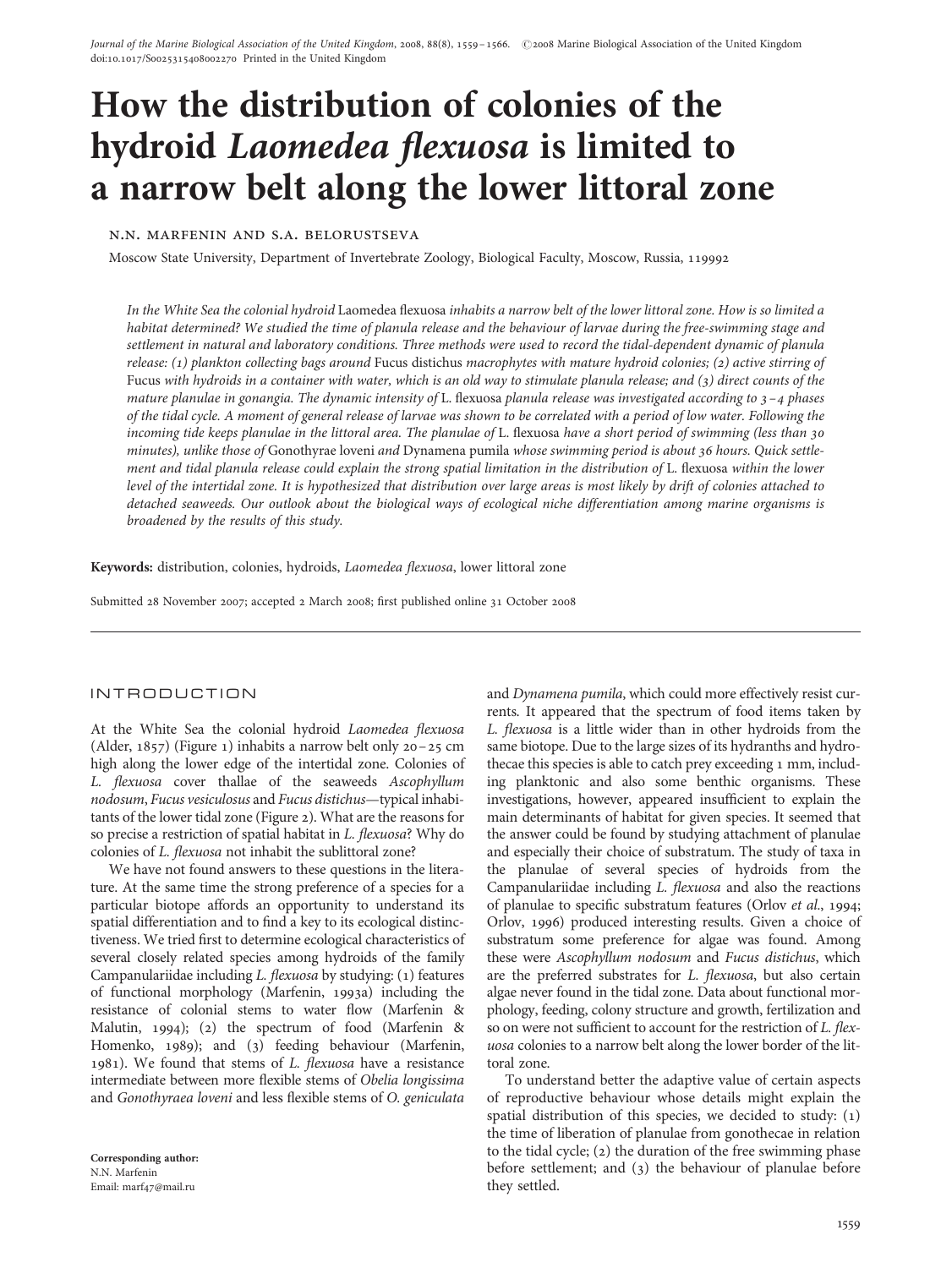

Fig. 1. Fragment of a colony of Laomedea flexuosa. (1) Stolons; (2) stems; (3) unattached stolons; (4) gonothecae.

New data for L. flexuosa reveal synchronization of the release of larvae, and clarify ethological mechanisms which produce a strongly localized distribution.

#### MATERIALS AND METHODS

Laomedea flexuosa (Alder, 1857) belongs to the family Campanulariidae of the order Thecaphora. Colonies include creeping rectilinear stolons and poorly ramified sympodial uprights. In the White Sea they are inactive during the greater part of the year, being without hydranths and in growth diapause. Growth of a colony is renewed only during May or even at the beginning of June. Sexual zooids or gonangia (a blastostyle within a gonotheca) are formed on stems (upright stocks) at the end of July. The formation of a gonangium takes place over 3–4 days. Inside the gonangia sexual products mature in spherical gonophores, as sexual reproduction by-passes a jellyfish stage. Each gonotheca has

10 to 12 gonophores. At its distal end a mature gonophore is displaced closer to the opening of the gonotheca (Figure 3).

Three simple methods were used to record tidal-dependent dynamics of planula release: (1) plankton collecting bags around Fucus distichus macrophytes with mature hydroid colonies; (2) active stirring of Fucus distichus with hydroids in a container of seawater, which is an old way to stimulate the release of planulae; and (3) direct counts of mature planulae in gonangia. Brief descriptions of methods precede results reported below.

The first method: plankton 'traps' were a cone-shaped net similar to that used for collecting plankton samples but without a collector. Traps were fixed on a seaweed with hydroid colonies. We chose for research fronds of Fucus distichus  $15 \times 2$  cm densely covered by *L. flexuosa* colonies. The number of liberated planulae was determined at three phases of the tidal cycle: (a) from the time of drainage ended to the beginning of flood tide (duration about  $1.5 - 2$ ) hours); (b) from the beginning of flood tide up to high water  $(4-4.5$  hours); and (c) from high water to the beginning of drainage  $(3 - 4$  hours).

The second method: selected fronds of the seaweed F. distichus with mature colonies of L. flexuosa were attached to cords  $2 - 2.5$  m long with small buoys. The seaweeds with colonies of L. flexuosa were cautiously lifted from the bottom four times during a tidal cycle, placed in a container with seawater and shaken up for several minutes, and the planulae were then collected. The collection of planulae was carried out: (1) just after drainage ended at low water; (2) then just after the tide had turned when incoming seawater was flooding the littoral; (3) at high water; and (4) at the beginning of ebb, sampling the zone of the lower littoral.

The third method: four fragments of F. distichus thallus with colonies L. flexuosa were collected three times during a tidal-cycle (at low water, high water and at the beginning of ebb-tide) and were fixed in 4% formaldehyde. Then at the laboratory 20 stems of L. flexuosa were removed from each thallus. Each stem bore from 9 to 15 gonothecae with gonophores at different stages of maturity (Figure 3). Gonothecae were conditionally divided into 5 categories



Fig. 2. In the White Sea the colonial hydroid Laomedea flexuosa inhabits a narrow belt along the border between the middle and lower littoral zones. (1) Zone of neap tide; (2) zone of lowest tide; (3) sublittoral.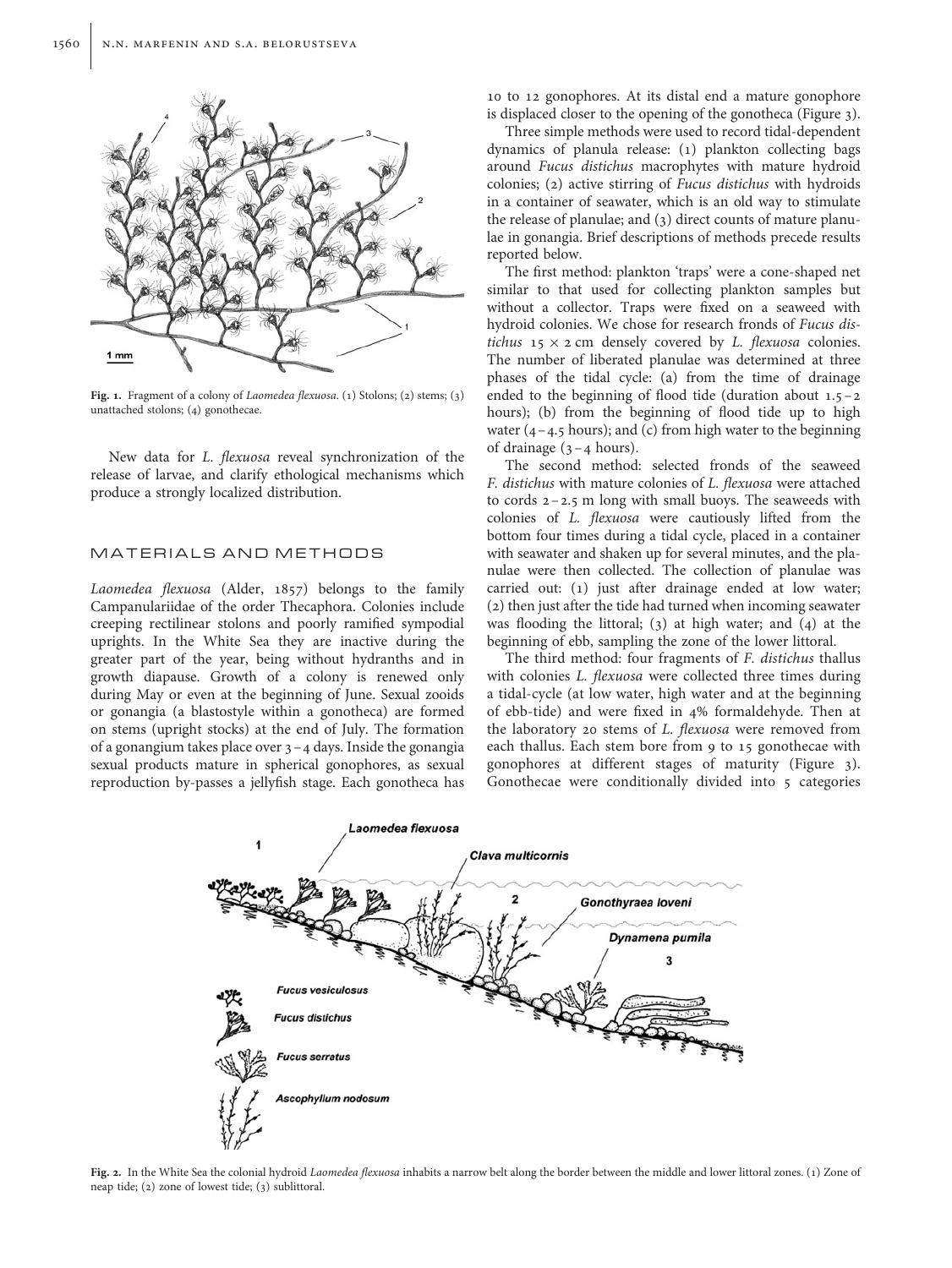

Fig. 3. Five stages  $(I - V)$  of planulae developing in the gonotheca of Laomedea flexuosa. (1) Blastostyle; (2) sporosacs; (3) planulae; (4) empty gonothecae.

according to stages of maturing and releasing of planulae from gonothecae, namely: (I) oval and transparent embryos; (II) embryos are rounded form, large, and homogeneous white colour; (III) embryos pear-shaped or lengthened oval shape, dark colour; (IV) embryos strongly lengthened, the cylindrical form; mature planulae; and (V) an empty gonotheca.

In total 80 stems were examined for each of three phases of a tidal cycle; each sample contained about a thousand gonothecae (gonangia). By dividing the gonangia into three groups (with mature gonophores, or with planulae, or already empty), it is possible to reveal the periods of synchronous clearing of mature planulae from the gonothecae.

How far away from mother colonies are L. flexuosa planulae distributed? What is the strategy of this species for ecological expansion? Looking answers to these questions we counted the number of nearby attached planulae (young colonies) around a site with many L. flexuosa colonies by using a transect method. Pieces of Fucus were collected along twenty transects perpendicular to the shore line, and five transects parallel to it. The transects were spaced 1 m apart. Along each transect four identical pieces of Fucus distichus  $(15 \text{ cm}^2)$  were taken at 5 sites 0.5 m apart, altogether 20 pieces per transect. Then the number of young colonies was counted on each fragment of Fucus.

We carried out pilot experiments in the laboratory on the intensity of settlement by planulae of L. flexuosa on glass slides inclined at different angles to the horizontal plane. We next used small glass containers with vertical or sloping lateral walls in which were placed fragments of clean algae (F. distichus). The algae were set in three positions in three containers: horizontal, vertical and at an angle to the horizontal (from  $30^\circ$  to  $60^\circ$ ). Twenty planulae were placed in each of these containers. We recorded for 3 days the percentage of planulae which left a gonotheca and attached to this substratum. After 3 days 36 planulae were attached to a horizontal thallus and 24 on a sloping thallus and none on a vertical one. Parallel experiments were carried out with planulae of Clava multicornis (Clavidae: Athecata) and Dynamena pumila (Sertulariidae: Thecaphora).

## RESULTS

## The behaviour of planulae during liberation from gonothecae and settlement

Two to three mature planulae 0.7–0.9 mm in length accumulate near the distal part of the gonangium. They are located without order, but they always leave the gonotheca distal end first. The interval between mature planulae leaving one after another is on average less than a minute. Free planulae move in a Petri dish with water at a speed of 0.3–0.5 mm/sec.



Fig. 4. Number of planulae collected in 'plankton traps' during the phases of a tidal cycle. Duration of sampling 1.5 hours at low tide, and 3 –4.5 hours at two other phases. Averages for 20 samples.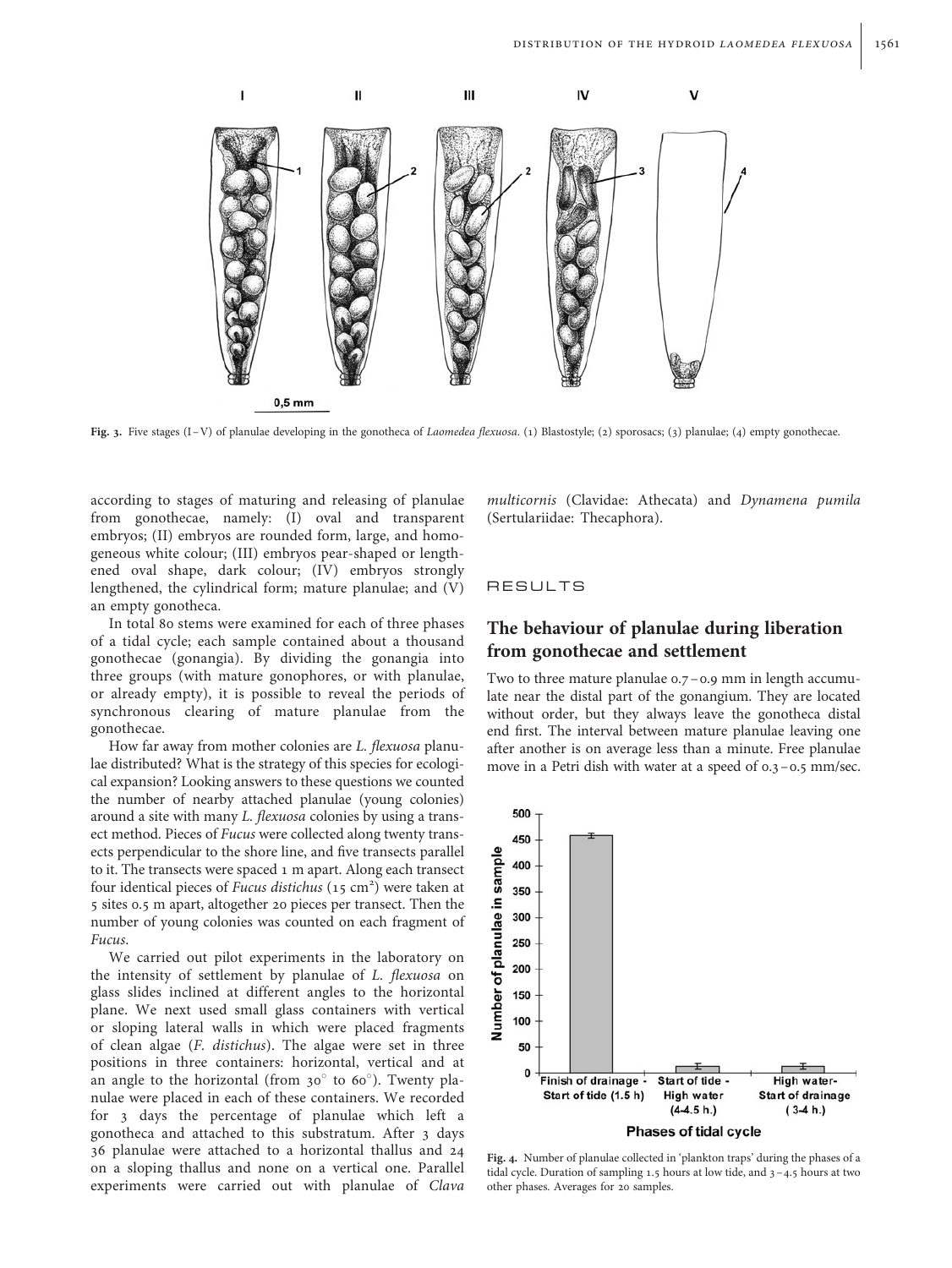

Fig. 5. Number of planulae collected by stirring samples of Fucus fronds in seawater. Fronds were collected at different phases of the tidal cycle. Averages for 35 samples.

The majority settle passively on a substratum immediately. Planulae move around slowly and find a suitable place within a few hours (on average 20–30 minutes) and attach to the substratum by their distal end. Hydranth formation takes a day. After 3–6 hours planulae which do not attach lose the ability to metamorphose.

## Output of planulae from gonangia at different stages of the tidal cycle

We have found that the output of planulae from gonangia occurs in phases and most intensively during low water. This result was obtained by all three methods described.

The greatest concentration of planulae in plankton 'traps' appeared when drainage of the tidal zone ended: up to 95% of the planulae leave the gonothecae at low water. In counts 1.5–2 hours after the beginning of flood tide the number of planulae in 'plankton traps' was significantly smaller (Figure 4).

Similar results were obtained by shaking fronds of Fucus bearing hydroids in a container of seawater. The majority of planulae (87.4%) were released at the end of ebb-tide (Figure 5).

A counting of gonophores in gonangia according to their degree of maturity (third method) gave the same results. The proportion of planulae ready to leave the gonothecae (stages of maturity Numbers III and IV) is highest in stems of L. flexuosa at the time of low tide (30.7%). At high water it is reduced (11.2%), and increases up to the beginning of ebb tide (24.5%) (Figure 6).

# Spatial distribution of attached planulae in the tidal zone

It appears that planulae of L. flexuosa settle mainly in the area where adult colonies of the same species are concentrated. The greatest numbers of primary stems are found in the same place as adult colonies. As the distance from them increased we observed a significant reduction in the density of attached planulae on Fucus fronds and even 3 m away from the mother

population the young stems were found only as sporadic units (Figure 7).

# Settlement of planulae on horizontal and inclined surfaces

In the tidal zone the fronds of macrophytes covered with colonial hydroids are oriented to the sea bottom at different angles according to the stage of the tidal cycle. During low tide, algae lie mainly horizontal, and as the water level goes up their orientation becomes vertical. Hydroid planulae probably have some negative or positive geotaxis which determines their behaviour after release from a gonotheca, and they search for optimal attachment sites on substrates whose inclination changes tidally.

In the experiment investigating settlement on horizontal and inclined surfaces, planulae of C. multicornis preferred to settle on a sloping substratum (68%), but a quarter of them (26%) attached to a vertical thallus. Using planulae of D. pumila for the same experiment 55% were found attached to the horizontal substratum, 36% to the sloping one, and only 9% to a vertical one.



Fig. 6. Percentage of gonothecae with IV and V stages of planulae maturation sampled at three phases of a tidal cycle: (1) high tide; (2) beginning of falling tide; (3) end of low tide.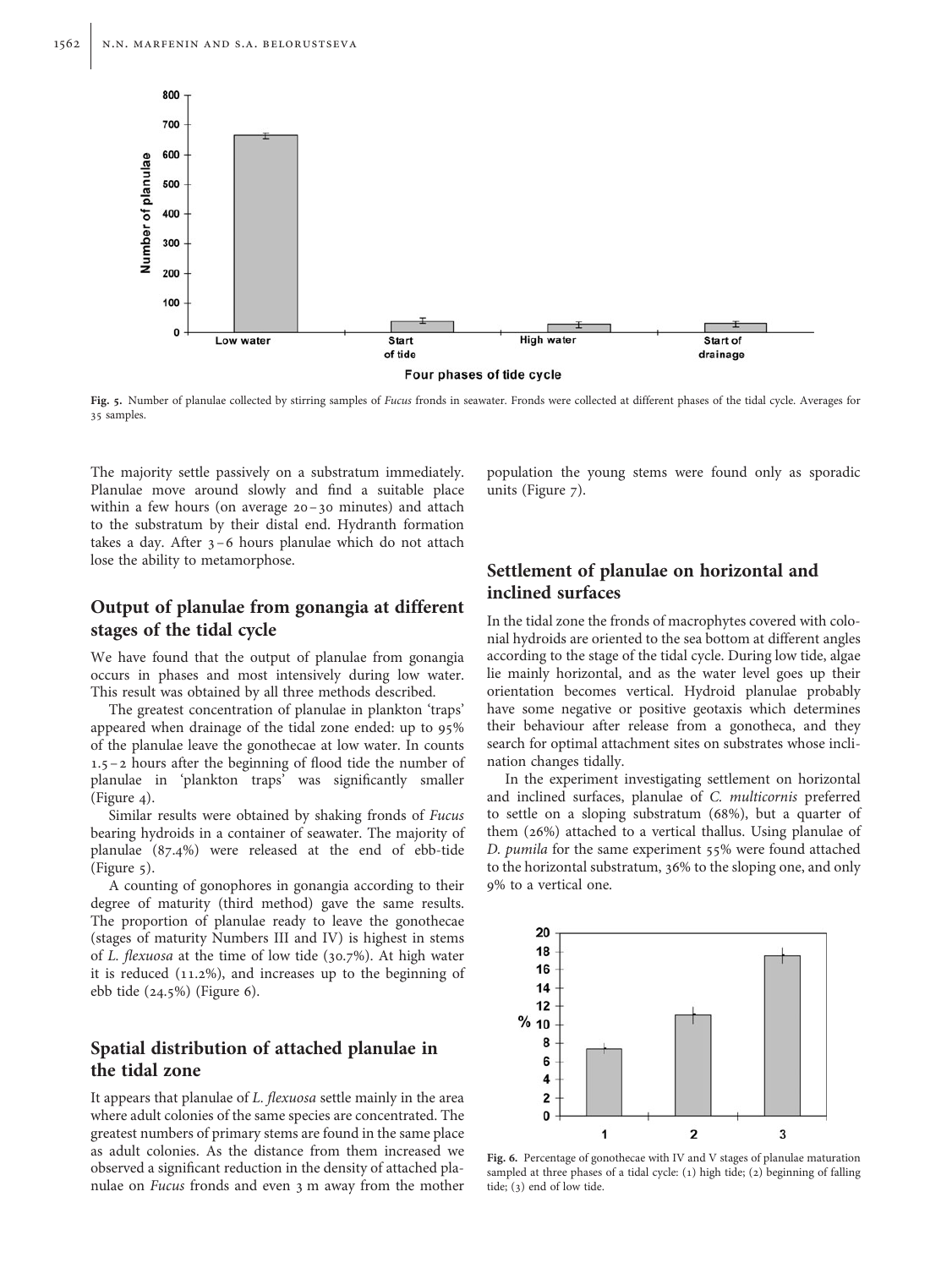

Fig. 7. Number of young colonies of Laomedea flexuosa per 15 cm<sup>2</sup> on the surface of a Fucus thallus according to their distance from the location of the nearest mature colonies.

#### **DISCUSSION**

What factors determine distribution of a species within a given habitat, and the differentiation of ecological niches between similar species?

Most investigations of settlement focus on the final stages of larval life, when it is choosing a place for attachment. Correlations between the time of larval release and different environmental factors defining the ecological niche of a species have been insufficiently documented. It is well known that the larvae of numerous marine invertebrates are released during a fixed period of the year determined by natural cycles. The period of spawning is explained as an adaptation of the life cycle to the short seasonal period optimal for successful growth of a given species and its future reproduction (Grigg, 1977; Glynn et al., 1991).

Moreover, release of larvae is connected to regular events which occur during the reproductive season such as light intensity, ebb-tide and lunar phases (see, for example, reviews by DeCoursey, 1983; Neumann, 1985). In the case of mass spawning the synchronization of larval release with natural events is usually explained as a benefit from the reduction of larval death rate. There are few examples of the spatial distribution of species into a local microbiotope being determined by limitation of the period of larval spawning.

However, few data are available concerning the correlation of spawning of marine invertebrate larvae with phases of a tidal cycle. It is known that some species of littoral and semiterrestrial crabs spawn larvae during high water (Saigusa, 1981, 1982; Salmon et al., 1986; Morgan & Christy, 1994, 1995), also that oysters can spawn larvae at the beginning of tidal flow which allows a new generation of oysters to stay near the shoreline instead of being carried away (Goulletquer & Heral, 1997).

Other papers contain information on the dependence of larval spawning on such factors as circadian rhythm

(DeCoursey, 1983), intensity of illumination (Keough & Downes, 1982; Olson, 1983; Hurlbut, 1993; Morgan & Christy, 1994, 1995; Morgan, 1995), phases of the moon (Korrinda, 1947; Christy, 1982; Saigusa & Hidaka, 1978; Salmon et al., 1986).

Much more is known about the settlement of marine invertebrate larvae. The following environmental factors play an important role in this process: positive and negative phototaxis (Williams, 1965; Burykin & Marfenin, 1978; Aldrich, 1980; Orlov, 1996); geotaxis (Orlov & Marfenin, 1995); the attractive influence of bacterial films covering a substratum (Orlov et al., 1994; Railkin, 1995, 2004); and the influence of exometabolites of seaweed which causes complex behavioural reactions in hydroid planulae (Steinberg, 1985).

In corals it was shown that the larva spawn can be caused by a combination of factors, for example a lunar cycle and sunset together, lunar cycle and increase of water level (Dahan & Benayahu, 1997; Slattery et al., 1999).

In the case of L. flexuosa we found some regularity in behaviour and some positive or negative correlation of planula settlement with bacterial films, with exometabolites of seaweed, speed of flow, and an indifferent reaction to intensity of illumination (Orlov & Marfenin, 1995).

But these facts could not explain the habitat of L. flexuosa as a narrow belt within the littoral zone. New data presented here clarify possible determinants of planula settlement near the mother colonies.

Large planulae of L. flexuosa released from gonothecae of the parent colony fall passively onto a substratum (macrophyte fronds, stones or the bottom of a Petri dish) and then start to move on its surface screening a place for attachment. Orlov (1994) described earlier how movement of planulae upon the substratum surface is limited by the speed of water flow, which should be less than 4 mm/second. Metamorphosis of planulae of L. flexuosa is successful therefore only in quiet motionless water. From our present data attachment of planulae onto a substratum occurs intensively during a short period of 20 –40 minutes. Planulae of the related species Gonothyraea loveni, which inhabits the White Sea in shallow water, undergo metamorphosis and attachment to the substratum only 20 –40 hours after release. For the first few hours these planulae are not able to attach (Orlov & Marfenin, 1995). In other species of hydroids the time for attachment of planulae may be as long as 20 days (Sommer, 1992).

The accelerated settlement of planulae could have another explanation. In laboratory experiments we find that planulae of L. flexuosa do not attach on a vertically oriented surface, but they will attach on the similar substratum either flat on the bottom of the Petri dish or inclined at an angle to the horizontal. This feature distinguishes their behaviour from similar planulae of other species of hydroids such as Gonothyraea loveni and Dynamena pumila. Therefore, planulae of L. flexuosa attach more easily to fronds of Fucus and Ascophyllum while they are lying on the bottom during a low tide than in the rest of the tide cycle when inflow causes the fronds to rise until they remain vertical.

We find by using 'traps' in the natural habitat that 94.4% of the planulae leave gonangia just after low water when the tide turns (Figure 4). These data were confirmed by two other methods described above, including a direct count of mature planulae in gonangia. Hence a great number of planulae of L. flexuosa leaving gonangia during the beginning of tidal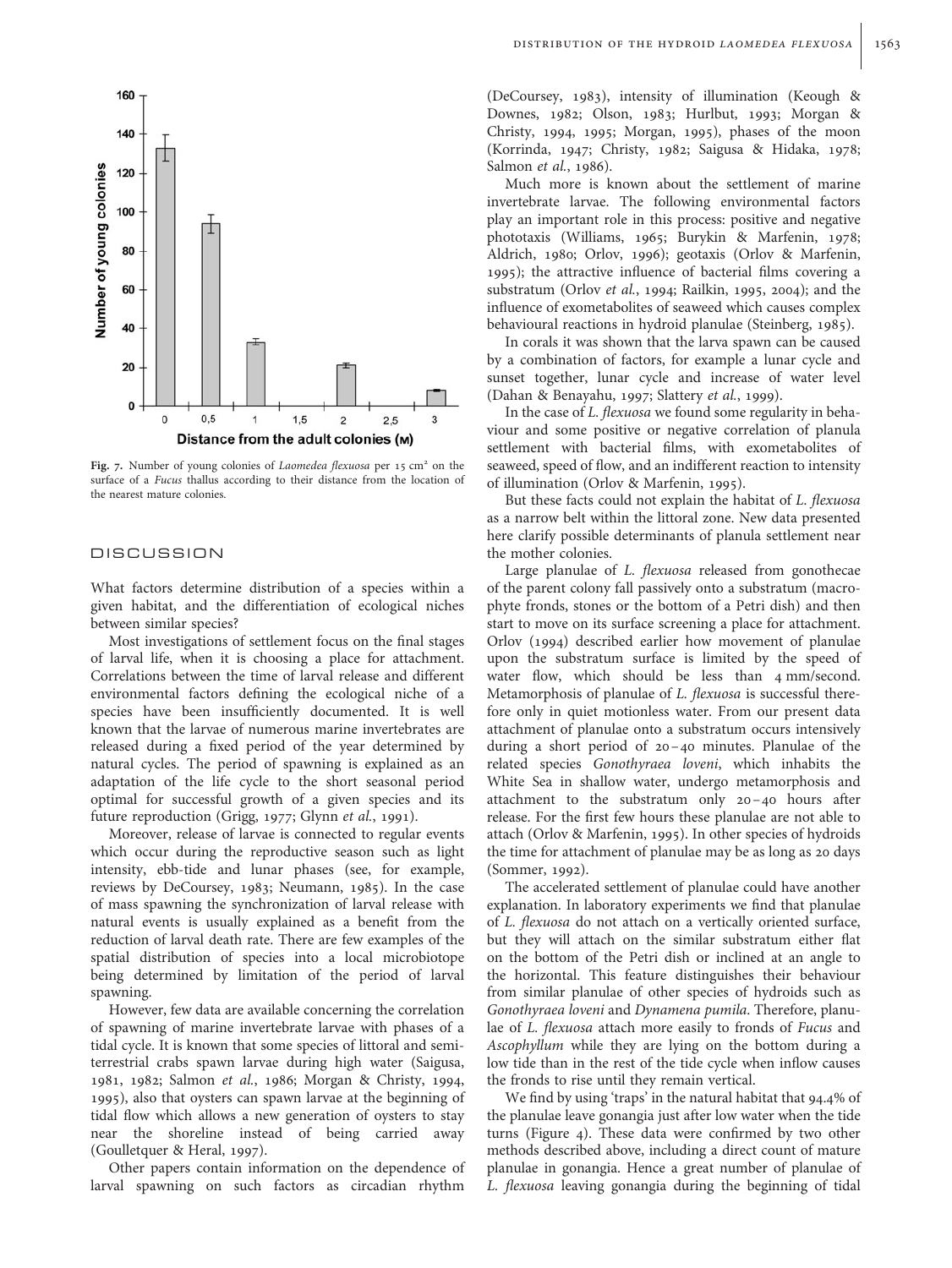inflow are dragged into the littoral zone due to the unidirectional water flow. Laomedea flexuosa is thus kept in a narrow belt along the border between littoral and sublittoral zones, where it avoids interspecies competition.

The drift of planulae into the open sea is impeded by slow current speeds during the initial stage of a tide and by the dense growth of fucoids. After leaving the parent colony planulae are caught in the drainage space between fronds of algae, to which they may attach during a short period of quiet water. The most available substrates for settlement of planulae and growth of L. flexuosa are younger fronds of the same alga nearby. Examination of fucoids has shown that if one-year colonies occupy the third internode of a thallus (counting from the tip), most of the planulae settle on the second internode and they are never attached to the first one. Branches of Fucus grow one internode in one year, which gives hydroids the opportunity to occupy the clean surfaces of two year-old algae. The surface of fucoids is attractive to planulae of L. flexuosa (experiments of Orlov (1994)). Planulae of L. flexuosa do not settle far from the parent colony.

When under water, algae never form the dense 'mat' seen in littoral fucoids exposed during low tide. For L. flexuosa planulae it is much more difficult to attach to a hard substratum in moving water than still water. On the other hand colonies living on fucoids find the best conditions for feeding when the algae take up a vertical position during the ebb-tide, when the hydroids are in flowing seawater and catching zooplankton.

Morphological features of L. flexuosa stems correspond to life in a littoral zone that undergoes regular tidal drainage. This species has a much thicker and more rigid perisarc compared to the related species G. loveni, so upright parts of the colonies more effectively resist pressure from the surface water film which flattens them during drainage. Infrequent branching of the stems favours a dense micromat of hydroids which retains seawater during low tide and protects the colonies from getting too dry (Marfenin, 1993b). By being adapted to living within the intertidal zone L. flexuosa gains the trophic advantages of closeness to a water surface rich in small zooplankton, chiefly the larvae of numerous species of marine invertebrates, the best food for hydroids. As this species settles above the low water mark it avoids strong interspecific competition and inhabits a fairly stable long-term substrate.

Features of larval spawning typical for L. flexuosa bring about the limited vertical distribution of this species in the White Sea. The short free-swimming period and the association of spawning with a tidal phase of quiet water would prevent the wide horizontal distribution of larvae. How then is the broad geographical distribution of L. flexuosa achieved? Most probably the distribution of the hydroid over significant distances occurs after storms by means of fragments of algae (Fucus and Ascophyllum) or by normal breakdown of fronds 5 to 7 years old.

Water temperature is another important factor in determining the specific ecotope of L. flexuosa. During the summer, water covering the littoral zone periodically is warmer than the nearest surface water layer by  $1-3^{\circ}C$ . Inhabiting this area, the hydroid L. flexuosa, which comes into the White Sea from the North Sea, is able to undergo sexual reproduction. Gametogenesis and embryogenesis in L. flexuosa can proceed due to littoral temperatures above  $14 - 15^{\circ}$ C, the maximum for surface layer water in July and August. Most probably the specific ecotope of L. flexuosa in

the White Sea is a result of adaptation to living in marginal environmental conditions. Naumov (1960) has considered this species as a strongly intertidal one. His knowledge is based on investigation of mainly Arctic and far-east fauna. According to Cornelius (1995) 'L. fexuosa is distributed 'common intertidally and to 40 m depth offshore, with occasional records to 100 m' (p. 282). Whether the colonies from sublittoral location have been fertile, viz they bore gonotheca with mature gonophores, it is not clear. Possibly the sublittoral population of L. flexuosa, or at least some of them are infertile. At the White Sea L. flexuosa restart growth after the winter diapauses much more later than the closely related species Obelia longissima and Gonothyraea loveni. If the reproduction season of O. longissima begins in the White Sea in May and finishes in June, and the reproduction of G. loveni starts in June and finishes in July, the reproduction of L. flexuosa starts in July and finishes in August during the warmest period of year. The surface water temperature range during the reproduction season of L. flexuosa is  $12 - 16^{\circ}$ C. But the temperature of the off-water intertidal zone bottom may be at the same place of habitat much higher: up to  $20^{\circ}$ C, and even occasionally  $30^{\circ}$ C (I.V. Bourkovskii, unpublished data). Unfortunately, no experimental data of a temperature preference and a temperature range of sexual reproduction concerning L. flexuosa are available.

The association of larval spawning with periodic events in the environment opens new prospects for understanding the adaptive specializations of species to spatially limited biotopes. Free-living larvae for many species of marine invertebrates characterized by a mosaic type of distribution have not yet been found. One reason for this could be the impact of spawning of larvae, and a very short free-swimming term before settlement. That mechanism for ensuring distribution after reproduction allows populations to be maintained on small favourable biotopes. Environmental factors responsible for synchronization of the release of larvae are less important.

## CONCLUSIONS

- 1. In the White Sea the colonial hydroid Laomedea flexuosa inhabits a narrow belt of the lower littoral zone which occupies only the lowest 25 cm of the tidal range.
- 2. Timing of general release of larvae is correlated with the period of low water. By following the incoming tide planulae stay in the littoral area.
- 3. The planulae of L. flexuosa have a short period of swimming (less than 1/2 hour), unlike those of Gonothyraea loveni and Dynamena pumila whose swimming period is about 36 hours.
- 4. Tidal planula release and quick settlement could explain the restricted spatial distribution of L. flexuosa within the lower intertidal zone.
- 5. As a result of the described reproduction adaptation to tidal cycles this species can reproduce sexually during summer into the warmest conditions of the White Sea biotope where the temperature is  $1 - 3$ °C higher than that of the surface water mass. Most probably the specific ecotope of L. flexuosa in the White Sea is a result of adaptation to a severe environment.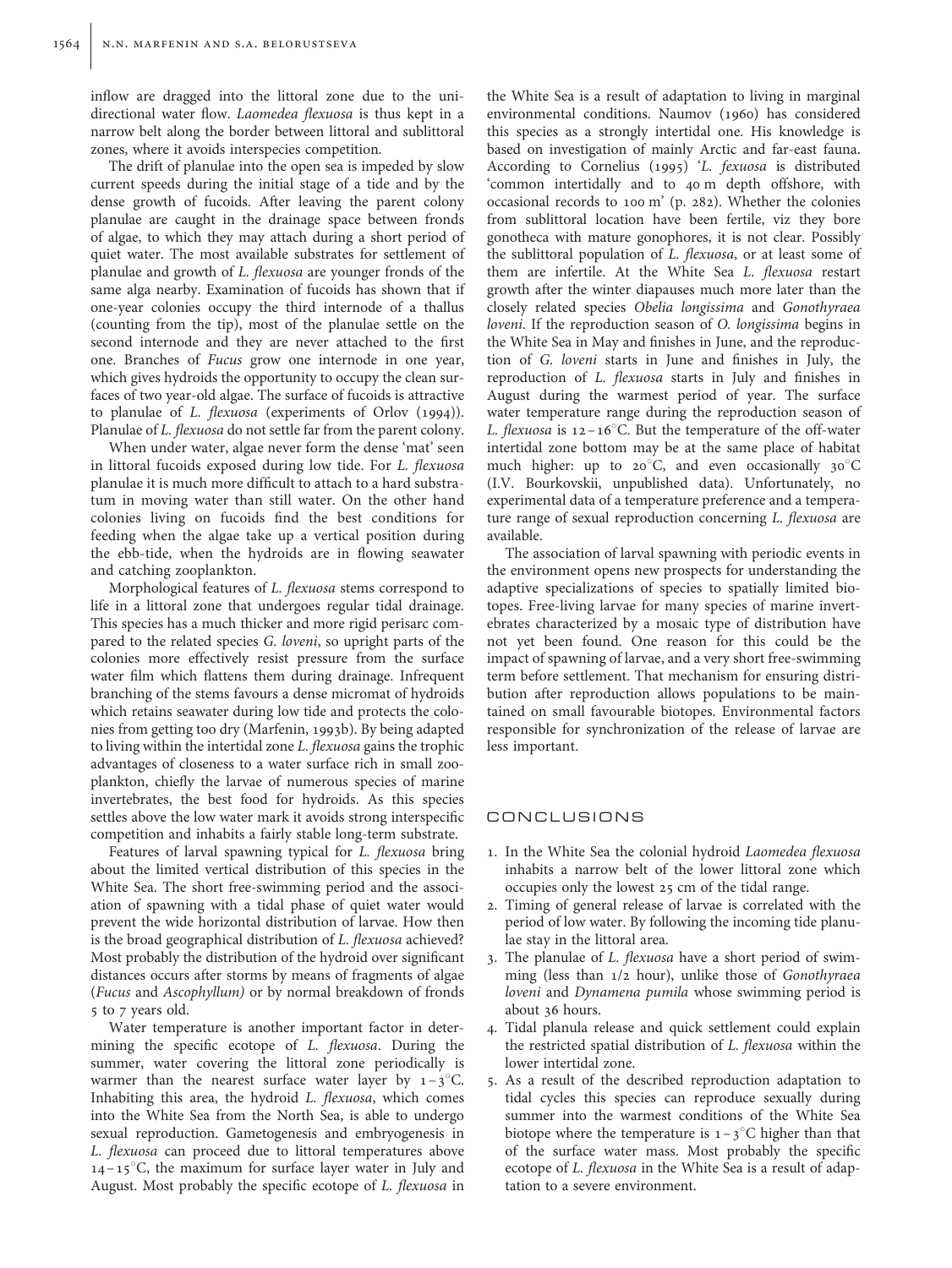#### ACKNOWLEDGEMENTS

We acknowledge the Russian Foundation of Fundamental Researches for support by grants No. 98-04-49342-a and No. 07-04-00736-a. The authors are grateful to Dr Elaine Robson for critical reading and English language correction of the manuscript, Dr Keith Hiscock for consultation during a study of hydroids at Plymouth and Mrs Irina Semenuk for redrawing figures 1 and 3.

### REFERENCES

- Aldrich J.C. (1980) Analysis of environmental gradients and patchiness in the distribution of the epiphytic marine hydroid Clava squamata Forskål. Marine Ecology Progress Series 2, 293-301.
- Burykin Yu.B. and Marfenin N.N. (1978) Attachment and metamorphosis of the Dynamena pumila planula. In Starostin I.V. (ed.) Biopovregdeniy materialov y zashita ot nih [Biodeterioration of materials and their protection], pp. 54–66. Moscow: Nauka, pp. 54–66. [In Russian.]
- Christy J.H. (1982) Adaptive significance of semilunar cycles of larval release in fiddler crabs (Genus Uca): test of a hypothesis. Biological Bulletin. Marine Biological Laboratory, Woods Hole 163,  $251 - 263$ .
- Cornelius P.E.S. (1995) North-west European thecate hydroids and their medusae. Synopsis of the British fauna (New Series), No. 50 Linnaen Society of London and Estuarine Coastal Sciences Association. Part 1, 347 pp.; Part 2, 386 pp.
- Dahan M. and Benayahu Y. (1997) Reproduction of Dendronephthya hemprichi (Cnidaria: Octocorallia): year-round spawning in an azooxanthellate soft coral. Marine Biology (Berlin) 129, 573–579.
- DeCoursey P.J. (1983) Biological timing. The biology of Crustacea. In Vernberg E.J. and Vernberg W.A. (eds) Behavior and ecology/environmental adaptations. New York: Academic Press, pp. 107–161.
- Glynn P.W., Gassman N.J., Eakin C.M., Cortes J., Smith D.B. and Guzman H.M. (1991) Reef coral reproduction in the eastern Pacific: Costa Rica, Panama, and Galapagos Islands (Ecuador). Marine Biology (Berlin) 109, 355–368.
- Goulletquer P. and Heral M. (1997) Marine molluscan production trends in France: from fisheries to aquaculture. In US Department of Commerce, National Oceanic and Atmospheric Administration Technical Reports, National Marine Fisheries Service 129, pp. 137–164.
- Grigg R.W. (1977) Population dynamics of two gorgonian corals. Ecology 58, 278–290.
- Hurlbut C.J. (1992) Larval release and supply predict temporal variation in settlement of a colonial ascidian. Marine Ecology Progress Series 80,  $215 - 219.$
- Keough M.J. and Downes B.J. (1982) Recruitment of marine invertebrates: the role of active larval choices and early larval mortality. Oecologia 54, 348–352.
- Korrinda P. (1947) Relations between the moon and periodicity in the breeding of marine animals. Ecological Monographs (Tempe, AZ) 17, 349–381.
- Marfenin N.N. (1981) Some observations of the nutrition and digestive process in hydrants of different colonial hydroids. Jurnal Obshey Biologii (Journal of General Biology (Moscow)) 42, 399–408. [In Russian.]
- Marfenin N.N. (1993a) Functional morphology of the colonial hydroids. St Petersburg: Zoological Institute. [In Russian.]
- Marfenin N.N. (1993b) Phenomenon of coloniality. Moscow: Moscow University Press. [In Russian.]
- Marfenin N.N. and Homenko T.N. (1989) Food spectrum of the common hydrozoan species from the White Sea. In Koltun V.M., Marfenin N.N. and Stepaniantz S.D. (eds) Fundamental studies of the recent Porifera and Cnidaria. Leningrad: Zoological Institute, pp. 80–83. [In Russian.]
- Marfenin N.N. and Malutin O.I. (1994) Water flow influence on the solitary stems of different hydroid species. Jurnal Obshey Biologii (Journal of General Biology (Moscow)) 55, 119–127. [In Russian.]
- Morgan S.C. (1995) The timing of larval release. In McEdward L. (ed.) The ecology of marine invertebrate larvae. Boca Raton, FL: CRC Press, pp. 157–191.
- Morgan S.C. and Christy J.H. (1994) Plasticity, constraint and optimality in reproductive timing. Ecology (Tempe, AZ) 75, 2185–2203.
- Morgan S.C. and Christy J.H. (1995) Adaptive significance of the timing of larval release by crabs. American Naturalist 145, 457–479.
- Naumov D.V. (1960) Hydroids and Hydromedusae of the USSR. Translated from the Russian edition. Jerusalem: Israel Program for Scientific Translations (1969).
- Neumann D. (1985) Photoperiodic influences of the moon on behavioral and developmental perfomances of organisms. International Journal of Biometeorology (Amsterdam) 29, Supplement 2, 165–177.
- Olson R.R. (1983) Ascidian–Prochloron symbiosis: the role of larval photoadaptations in midday larval release and settlement. Biological Bulletin. Marine Biological Laboratory, Woods Hole 165, 221–240.
- Orlov D.V. (1994) The role of larval setting behavior in determination of the specific habitat of the hydrozoan Dynamena pumila (L.). Journal of Experimental Marine Biology and Ecology 208, 73–85.
- Orlov D.V. (1996) Ecological conditionality of a settlement of planula of colonial hydroids. Jurnal Obshey Biologii (Journal of General Biology (Moscow)) 57, 24–30. [In Russian].
- Orlov D.V. and Marfenin N.N. (1995) Behavior and settlement of planulae of Gonothyraea loveni (Allmann) (Hydroidea, Thecaphora) into littoral zone at the White Sea. In Stepanijanz S.D. (ed.) Cnidaria. Modern status and trends in research. St Petersburg: Zoological Institution, pp. 103–120. [In Russian.]
- Orlov D.V., Marfenin N.N. and Railkin A.I. (1994) Bacterial film influence on the planulae settlement of Gonothyrea loveni (Allman) and Laomedea flexuosa (Hincks) (Hydroidea, Thecaphora). Vestnik Moscovskogo Universiteta, Seria 16 Biologia (Reports of Moscow University, Series 16 Biology) 3, 47–51. [In Russian.]
- Railkin A.I. (1995) Negative chemotaxis and suppression of settlement of hydroid planula caused by bacterial repellent. In Stepanijanz S.D. (ed.) Cnidaria. Modern status and trends in research. St Petersburg: Zoological Institution, pp. 121–130. [In Russian.]
- Railkin A.I. (2004) Marine biofouling: colonization processes and defenses. Boca Raton, FL: CRC Press.
- Saigusa M. (1981) Adaptive significance of a semilunar rhythm in the terrestrial crab Sesarma. Biological Bulletin. Marine Biological Laboratory, Woods Hole 160, 311–321.
- Saigusa M. (1982) Larval release rhythms coinciding with solar day and tidal cycles in the terrestrial crab Sesarma. Biological Bulletin. Marine Biological Laboratory, Woods Hole 162, 371–386.
- Saigusa M. and Hidaka T. (1978) Semilunar rhythm of land crabs. Oecologia (Berlin) 37, 16–176.
- Salmon M., Seiple W.H. and Morgan S.G. (1986) Hatching rhythms of fiddler crabs and associated species at Beaufort, North Carolina. Journal of Crustacean Biology 6, 24–36.